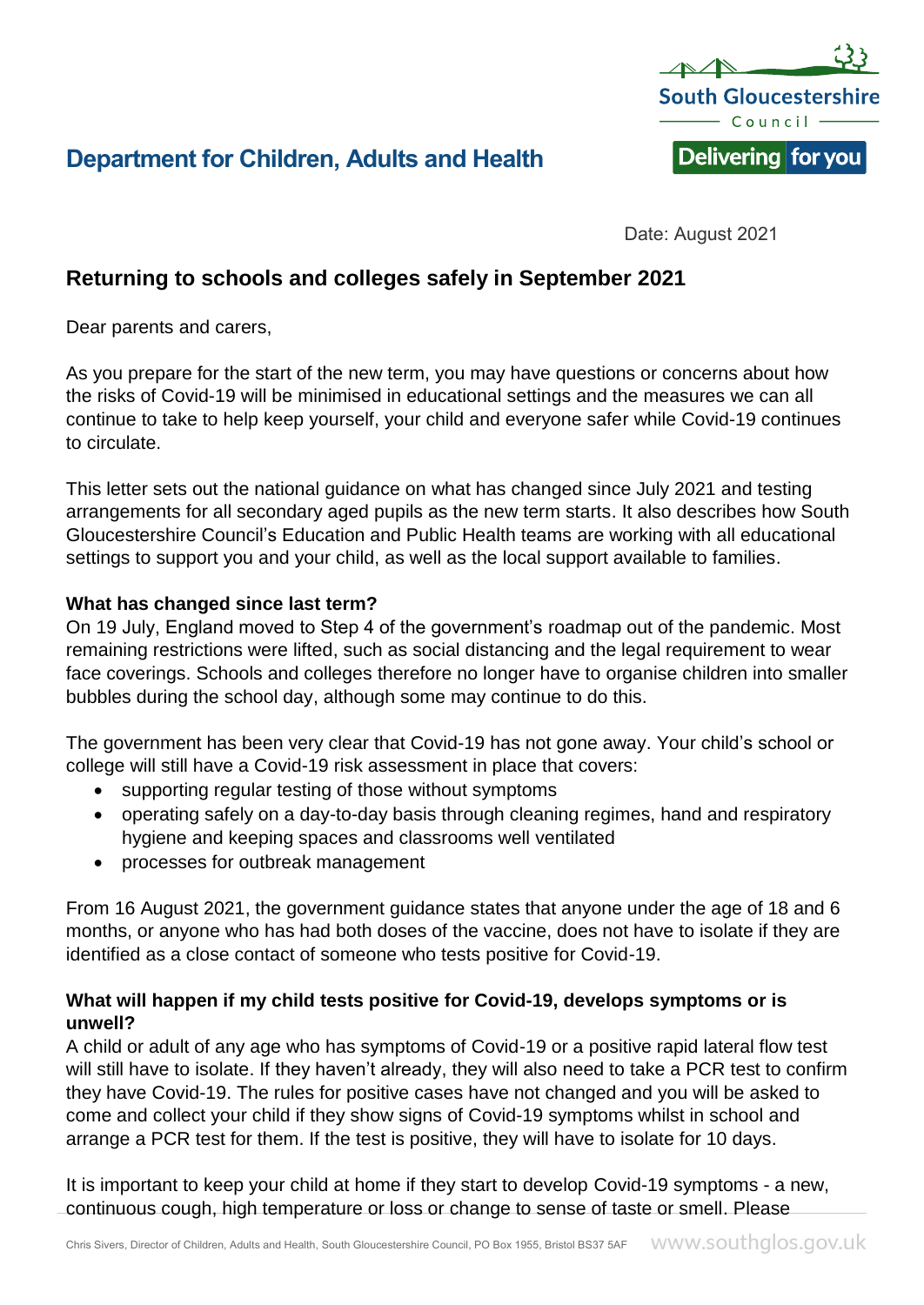

continue to let your school or college know if your child has Covid-19 symptoms and also tests positive for Covid-19.

As usual, as we enter the winter months, there will be other infectious diseases circulating. Even if your child has a negative Covid-19 test result, please ensure they are fever free for at least 24 hours and have recovered from acute symptoms before they return to school or college.

If you are concerned about other childhood illnesses, you may find this **HANDI** app useful: [\(https://bnssgccg.nhs.uk/get-involved/campaigns/download-handi-app/\)](https://bnssgccg.nhs.uk/get-involved/campaigns/download-handi-app/)

The HANDi app aims to provide advice and support to parents and carers when your child is unwell. It offers simple and straightforward advice for conditions in children and babies such as diarrhoea and vomiting, high temperature, 'chesty' symptoms, abdominal pain and common new-born problems.

The app takes you through a series of questions about the symptoms your child is experiencing and then advises on the best course of action, whether that's to treat at home (with a plan provided for each condition), to make a GP appointment, or to take them to A&E. Download the [HANDi App](https://bnssgccg.nhs.uk/get-involved/campaigns/download-handi-app/) for Android phones at Google Play, and for iPhone or iPad using the app store or iTunes. Use the search term 'HANDi App'.

### **What will happen if there is a positive case of Covid-19 in my child's school or college?**

Anyone who has symptoms will be asked to stay at home. If they also test positive for Covid-19 they will have to isolate for 10 days. This rule has not changed. Anyone who has Covid-19 symptoms will need to be collected from school or college and isolate until they have taken a PCR test and know the result.

### **Will my child be asked to isolate if they have been near a positive case?**

No but they will be encouraged to book a PCR test and they will not need to isolate while they wait for the result of this PCR test. This is the main change for schools and colleges and in most circumstances they no longer have to contact trace or ask close contacts to isolate when there is a positive case in their setting. This will mean fewer class and setting closures if there is a single positive case in the school or college which will help minimise disruption to face-to-face education. Children under 4 years of age who are a contact will not be asked to take a PCR test unless the positive case is a member of their household.

### **What if there are several cases of Covid-19 at my child's school or college?**

All settings will have an outbreak management plan, this may be referred to as a contingency plan, for when cases rise in their setting or in the local area. The plan is based on the latest government guidance. Your child's school or college will work with health protection and public health teams and use the plan to guide decisions or actions they need to take to reduce the spread. If it is decided it is best to do so, certain measures may be reintroduced by local Directors of Public Health such as staggered start and end times of the school day, contact tracing, the wearing of face coverings and partial school closures where children will access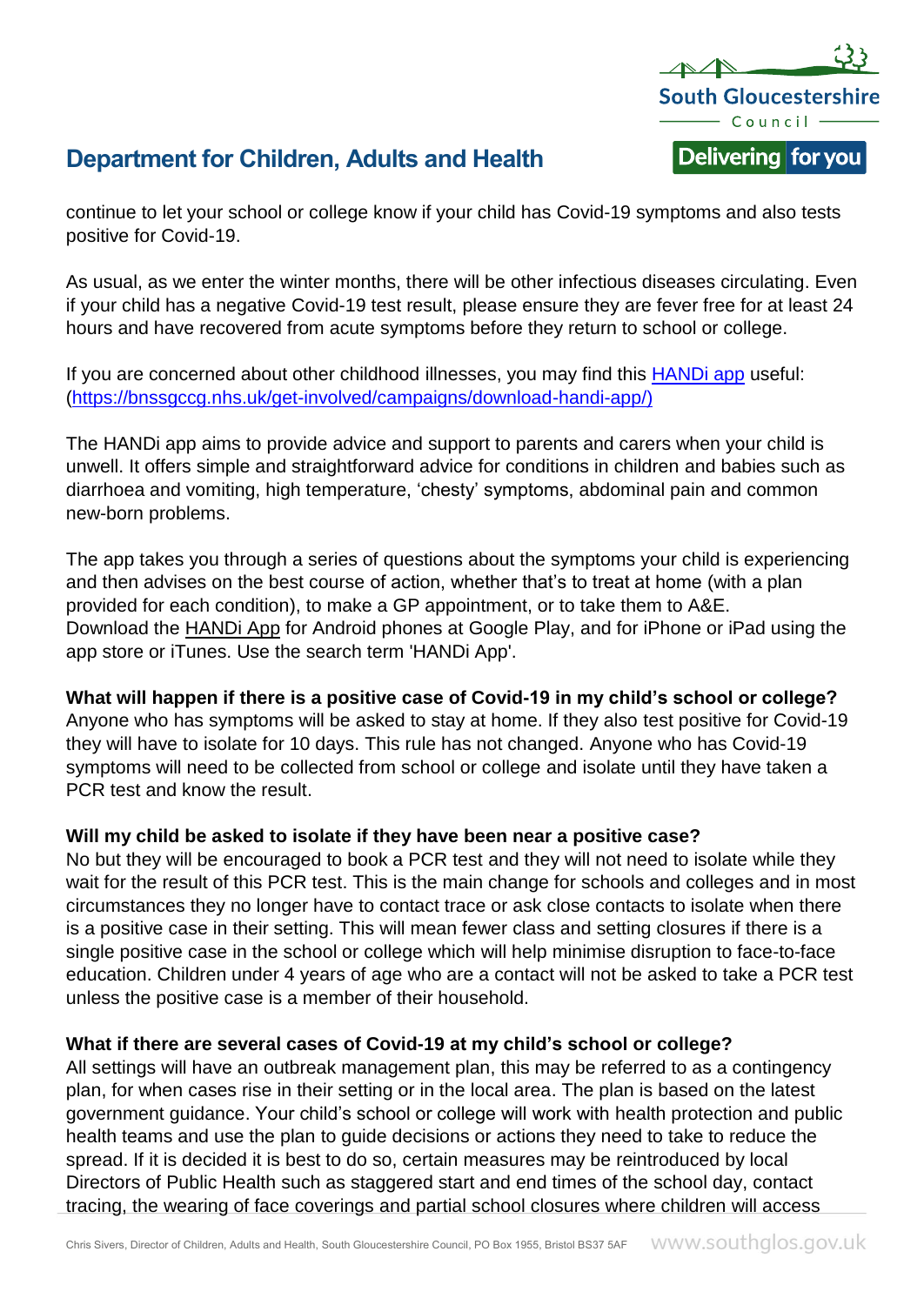

their learning online. Please be assured these measures will only be introduced if the risk to individuals' health outweighs the risk to disrupting our children and young people's education.

### **Will my child be tested at the start of the new term?**

At the start of the new term in September, all students at secondary schools and colleges should receive two rapid lateral flow tests, 3 to 5 days apart, at their school setting. Your child's school or college will let you know the details of when your child needs to go to their school or college to get tested.

For parents of children starting secondary school, you can watch our video with your child to understand what taking a rapid lateral Covid-19 test at your secondary school or college is like. Visit: [Covid-19: Brimsham Green School tour -](https://www.youtube.com/watch?v=R5rFuZidiNg) YouTube

Secondary school and college students, as well as early years, primary, secondary and college staff, will continue to take regular rapid lateral flow tests at home twice a week. Individuals should not take a rapid lateral flow test if they have tested positive for Covid-19 in the last 90 days, unless they have developed new symptoms.

The rapid home test kit now comes in two forms: the throat and nasal swab test and the new nasal-only swab test. It is unclear which test kit the Department for Education will send to schools to use, but both will have instructions for use if you are concerned.

Please be assured that your child's school or college has been updated with all the latest government guidance. Our education and public health teams will continue to provide support and guidance to all educational settings, and we will keep you informed of any national changes.

#### **Who can have the Covid-19 vaccination?**

Vaccination is now available to everyone over 16 and to those aged 12 to 15 who are clinically vulnerable or who live with someone who is immunosuppressed. As the vaccination programme progresses and is also opened up to the wider 12 to 15-year-old age group, we will keep you informed.

All the information about vaccinations for all eligible age groups is available on our health partner website [www.bnssghealthiertogether.org.uk](http://www.bnssghealthiertogether.org.uk/) Walk-in clinics are also being held across South Gloucestershire, visit [www.grabajab.net](http://www.grabajab.net/) for the latest details. This Public Health England leaflet explains the Covid-19 vaccination programme for eligible children and young people [https://www.gov.uk/government/publications/covid-19-vaccination-resources-for-children-and](https://www.gov.uk/government/publications/covid-19-vaccination-resources-for-children-and-young-people/covid-19-vaccination-a-guide-for-eligible-children-and-young-people)[young-people/covid-19-vaccination-a-guide-for-eligible-children-and-young-people](https://www.gov.uk/government/publications/covid-19-vaccination-resources-for-children-and-young-people/covid-19-vaccination-a-guide-for-eligible-children-and-young-people)

#### **Flu vaccine**

For the 2021 to 2022 flu season, the flu vaccination programme that already includes all children in primary school will be expanded to additional children in secondary school so that those in years 7 to 11 will now be offered the flu vaccination. This is part of the government's